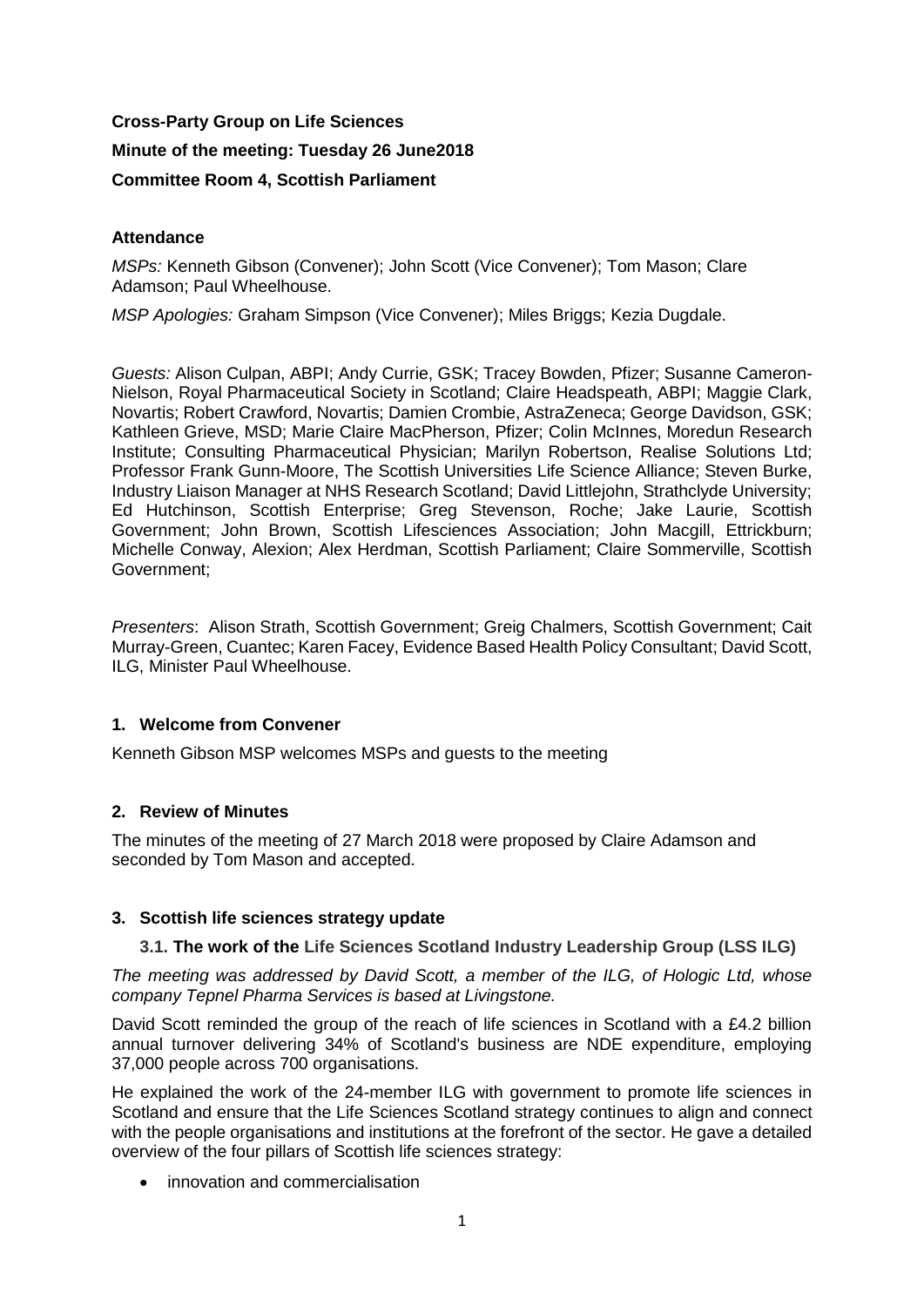- sustainable production
- internationalisation
- business environment,

and stressed the importance of this being about government working alongside industry and academia for deli of its themes of attract, build and anchor very. He reiterated that this was industry driven and industry lead and welcomed the work of MSPs to support individual companies to help deliver its ambition to reach £8 billion annual turnover for the sector by 2025.

# **3.2. The Government's Vision for Life Sciences**

Paul Wheelhouse MSP, Minister for business, innovation and energy in the Scottish government, addressed the group on the ambitions for the sector.

The Minister put particular emphasis on the work being done across government to ensure that the sector has the right people to meet its skills needs and to attract companies to locate operations to Scotland, now and in the future.

• A transcript of his address to the group is included as an appendix to these minutes.

# **4. CuanTec**

*Cait Murray-Green is Chief Executive of CuanTec, an 18 month old spin-off from Strathclyde University.* 

Cait explained that CuanTec, whose name derives from Gaelic for technology from the sea, is a biotech company taking langoustines shells through a process to create antimicrobial compostable packaging, thereby addressing several serious challenges for modern society around food waste and plastic pollution.

Cait went into detail about how much food waste is rejected because it is contaminated with food wrapping and stated it was important that people made the distinction between *biodegradable*, which means that a plastic breaks down into very small particles which can then re-enter the food chain, as opposed to *compostable* where material breaks down into organic matter.

She said that CuanTec has managed through using their chemical formulation knowledge to mimic the standard of normal plastic but from biological food sources: not converting biologically created monomers to polymers but using naturally occurring biopolymers. Chitin, which is what they are extracted from langoustine waste, is the second most abundant naturally occurring biopolymer in the world. The company wants to add other natural sources as well as langoustines. She stated the source materials are in ready supply with some 6000 tonnes of langoustine waste in Scotland and 5000 tonnes of crab waste, which has the potential to supply 500 tonnes of chitin.

Cait said the CuanTec process is highly innovative using a third of the electricity of equivalent plastics production, creates no toxic sludge, does not use sodium hydroxide, is entirely biological and produces the highest possible quality chitin. This chitin is translated into chitosan, which has excellent antimicrobial properties, opening the possibility of the technology's use in Meditech and pharmaceuticals. She pointed out that there are already 3000 applications of chitin and chitosan which might benefit from sourcing using the CuanTec processes, costing less, reducing harm to the environment and cutting food waste – indeed, its antimicrobial processes, allowing food to be stored longer, will itself reduce food waste.

During a question session, Cait talked about the scalability ambitions of the CuanTec process and their intention to offer systems on site at food processors, reducing transportation impacts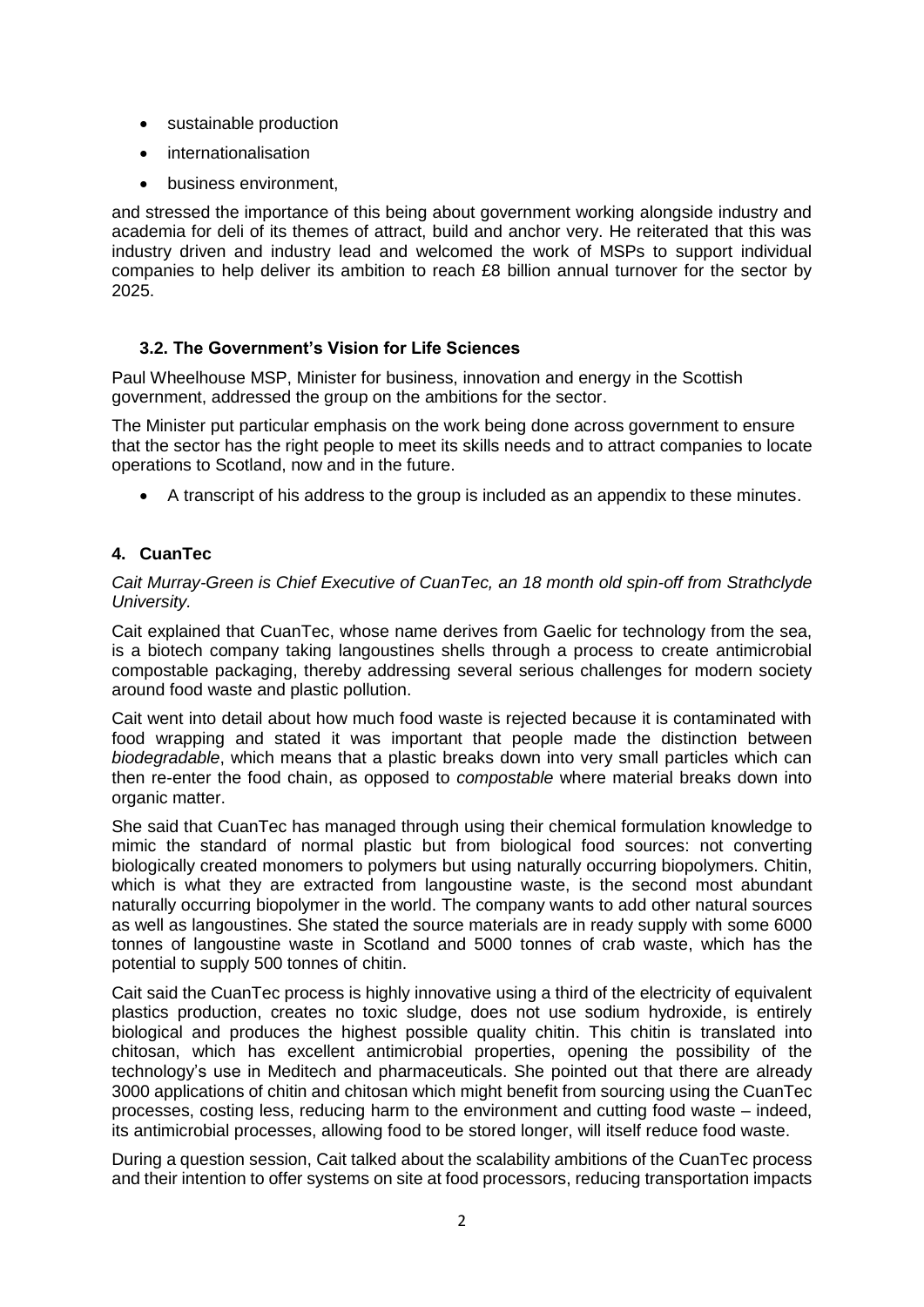and helping these companies meet their waste reduction targets. She talked about the global interest in the technology, and working relationship with Scotland's industrial and aquaculture innovation centres in Scotland.

# **5. Data**

### **5.1. Scotland potential in data and how we compare with other countries**

### *Karen Facey is a Senior [Research](https://uk.linkedin.com/title/senior-research-fellow?trk=pprofile_title) Fellow at The University of Edinburgh and independent Evidence Based Health Policy Consultant*

Karen explained her background as the first Chief Executive of a national agency for health technology assessment in Scotland – the Health Technology Board for Scotland – and the importance of Scotland's heritage in the practice of evidence-based medicine, a heritage that was taken forward with the launch in 1993 of the Scottish Intercollegiate Guidelines Network (SIGN) which is seen internationally as a leader in developing evidence-based clinical guidelines. She explained that the Board supported the creation of the Scottish Medicines Consortium, which has punched above its weight since it was established in 2001, followed by the Scottish Health Technologies Group which was established in 2007.

Karen explained to the Group that health technology assessment allows national policy decisions to be made about what we should recommend for use by the NHS. She said there is increasing recognition of the importance of making decisions based on evidence from a range of sources, not just clinical research. Indeed, clinical research has been moving in a different way with smaller clinical trials, so-called adaptive pathways, bringing medicines to licence at an earlier stage but this creates uncertainties with the trials producing less data.

She talked about the community health index (CHI), which is a unique identifier for every patient that has been available since the 1960s but not used consistently across all elements of healthcare. And while Scotland gathers data from cradle to grave, not all the benefits are being realised. For instance, although we can identify each prescription for each patient as the CHI is now included, the diagnosis (condition) is not captured. By contrast, linking data has helped Scotland to be a leader in quality improvement and patient safety: identifying variation in practice and reducing waste.

Karen suggested a big opportunity likes in gathering outcomes data, citing examples from the USA and Italy of collaborations with industry to set up databases to track the outcomes of individual medicines. She suggested that Scotland was now moving behind Wales and England where the Welsh Assembly Government and NICE are developing value-based healthcare approaches and considering value-based procurement – where value is rooted in the outcomes for patients. Karen suggested that the Scottish Government should bring forward a new 'Statement of Intent' on collaboration on delivering good outcomes for patients, modelled on one it produced several years ago for the adoption of innovation in the NHS.

# **5.2. The Government's new Digital Health and Care Strategy**

In April, the Scottish Government working with the NHS and third sector published Scotland's Digital Health and Care Strategy - *Enabling, Connecting and Empowering*

*Alison Strath is Principal Pharmaceutical Officer in the Scottish Government and clinical adviser to the Scottish Government Medicines Branch*

# *Greig Chalmers is Head of the Scottish Government's Medicines Branch*

Alison paid tribute to the role that Karen Facey had played in some other data aspects of the Montgomery Review which were now being reflected in the new approach to ultra-often medicines. She said it was important to acknowledge the challenges for the NHS, which is expected to make perfect decisions but often without access to the data needed to do so. She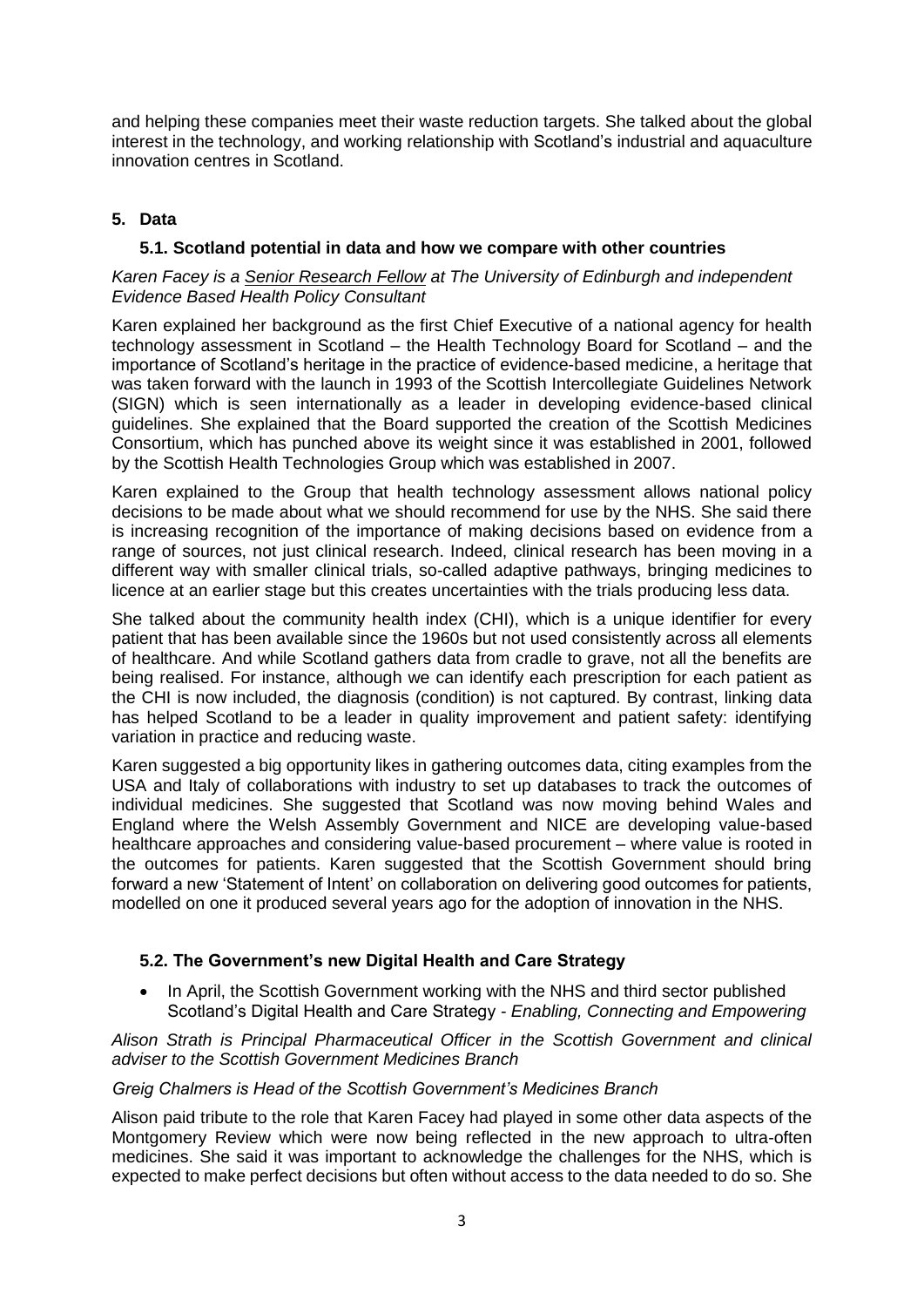said that the new digital strategy sought to create opportunities around better data linkage, suggesting that, while primary care datasets, particularly in pharmacy, were well connected, a particular challenge lies in hospital data. With electronic prescribing and medicines administration being rolled out in hospitals, the current systems do not collect information on indications.

Grieg pointed to the new ultra-orphan medicines assessment framework as an opportunity to pilot new approaches. The small patient populations, he said, lend themselves to being tracked in new ways and to allow patients' own reported outcomes to be collected. He said that the Scottish Government would welcome a wider debate around the concept of value.

Alison welcomed the work being done by academics on outcomes data and value. She pointed to the strategic work being done on cancer medicines data by Strathclyde University and NHS Greater Glasgow and Clyde and said that, as the Government sought to take forward a Scottish Model of Value, they are keen to learn from elsewhere about how to capture value in decision-making.

During **questions**, Karen said patients are surprised that their data doesn't follow them. She added that many countries look at Scotland with envy because of its unified systems which should be able to integrate primary, community, hospital and social care data to understand, and optimise, the pathway for patients.

Alison said that to deliver the digital strategy she would hope Scotland can be smart about using existing capabilities, perhaps connecting them differently, rather than seeking to invent a big new system.

Kenneth Gibson said he was interested to hear that NHS Ayrshire and Arran are looking at data along entire patient pathways, the work being at an experimental stage. He also accepted a suggestion that cancer was often ahead of other therapy areas and that what was being learned in cancer care might well transfer across to other therapies.

Alison responded to a question about possible 'quick wins' by saying the Government wants to have conversations quickly about what is working elsewhere in the UK. She also accepted the importance of hearing the voice of patients in the debate about value.

Karen added that it was particularly important in informing decisions about medical devices, by bodies such as the SHTG, to have outcomes-based assessment of value because devices often present with a much smaller evidence base than medicines, while sometimes having the potential, if adopted, to make big changes to the patient care pathway.

# **6. Close**

Mr Gibson thanked everybody for attending.

He commented that there had been a significant amount of ground covered during the evening and that it might be best to restrict future meetings to an in-depth discussion of just two items, with a 10-minute break between them. He asked for ideas and suggestions to be sent to the secretariat and look forward to seeing everybody again at the next meeting of the group on 30 **October**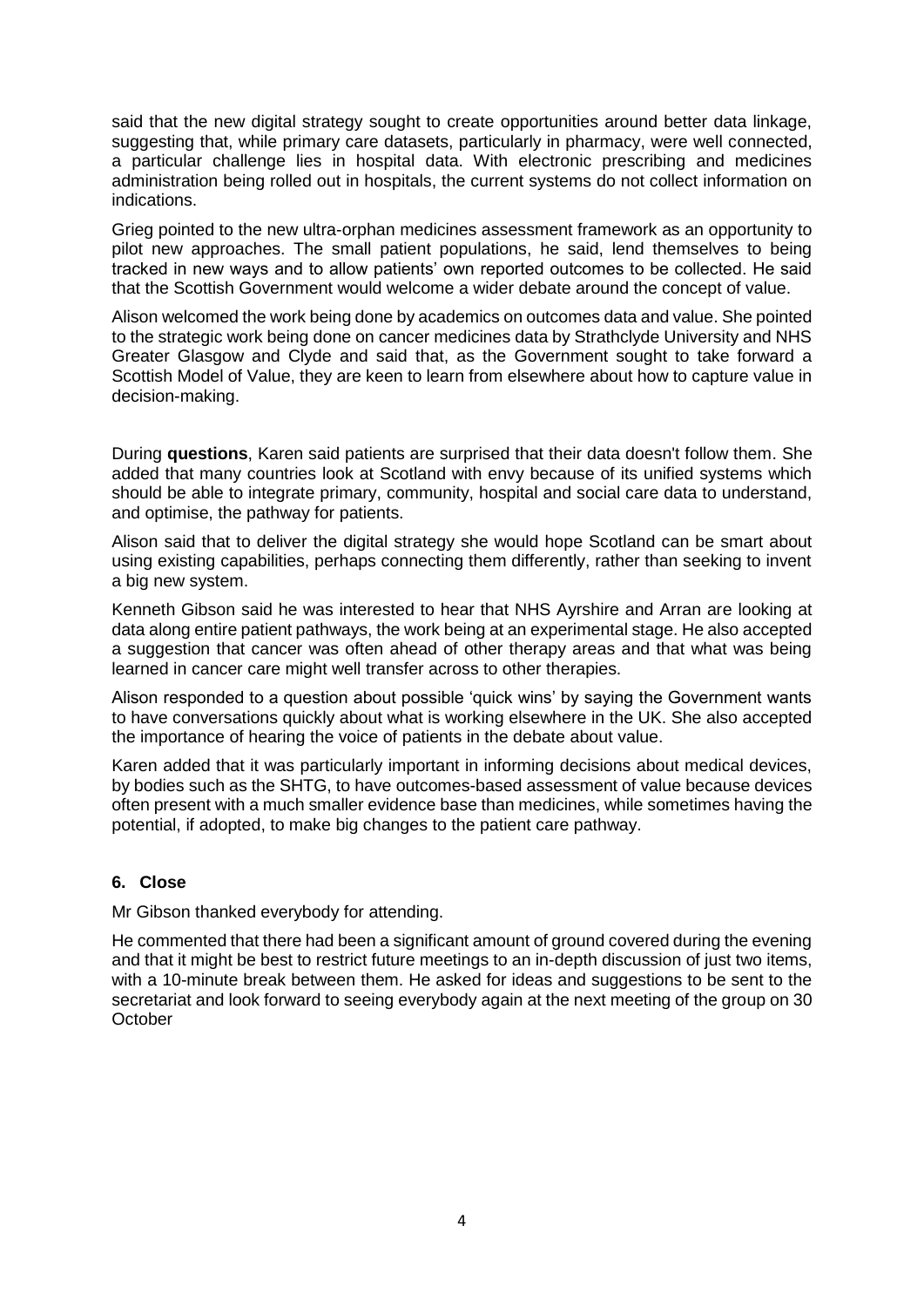**APPENDIX** – Transcript of the address by Paul Wheelhouse MSP, Minister for Business, Innovation and Energy (now Minister for Energy, Connectivity and the Islands).

Life Sciences is a central component of the Scottish economy and as Dave [previous speaker] outlined employs some 37,400 people across 740 or so very diverse organisations and £4.2 billion of turnover.

It is such an important sector for Scotland, creating high-value and highly skilled employment opportunities for school leavers, graduates and experienced personnel from across the nation and beyond, but also clearly is an opportunity for a young workforce and the potential to create a lot more employment, and the impact of this cannot be underestimated.

I'd also like to say a few words about the recent Life and Chemical Sciences Skills Investment Plan launched by my colleague Jamie Hepburn last month. The skills agenda is absolutely at the heart of our Life and Chemical Sciences strategies and obviously has a huge influence over where businesses choose to locate. We hear that from inward investments when they come in, they like what they see but they always ask us about how we can guarantee the pipeline of skills and we're always having to have honest conversations about that and the actions that we are putting in to the STEM strategy, and we are trying to generate a fantastic pipeline of highly qualified individuals who are job-ready for roles in the life and chemical sciences sector and we are working hard to keep it that way.

We are also involved with the leadership aspects of the sector and there is a good joint programme taking people through a masterclass programme, developing the next generation of leaders in business who will drive forward the sector.

Skills is a central issue for the 'Business Environment' theme of the strategy, and the latest Skills Investment Plan is developed in partnership by Skills Development Scotland and the industry. It is worth stressing the point that the strategy is industry-led. That is perhaps a bit unusual for government, but it is important that a sector like this, with great ambition of 90% growth by 2025, is grounded in reality and it is built from the grassroots up and it is a combination of all businesses saying what we can do collectively: if we get the following things in place. So, it is a credible strategy led by industry and one that I would encourage you all to adopt.

The work done by Skills Development Scotland has provided a framework which seeks to enable that supply of highly skilled and educated workers to meet the needs of the sector and a new skills plan identifies four priority themes itself:

- addressing specific skills shortages,
- ensuring national coverage of skills and training provision,
- increasing exposure to understanding of industry and
- enhancing practical experience.

And the involvement of industry is essential to the skills plan achieving its goal. The more employers that get involved from across the sector, and the more initiatives that are emerging, then the more the sector itself will benefit, so we would encourage those employers who are not yet engaged in the process to think about it.

Some of the action areas include promoting work-based learning, foundation apprenticeships – which are themselves a new type of apprenticeship that Jamie Hepburn is taking forward with SDS, increasing uptake of modern apprenticeships and developing graduate-level apprenticeships as well which is another innovation in the apprenticeship space.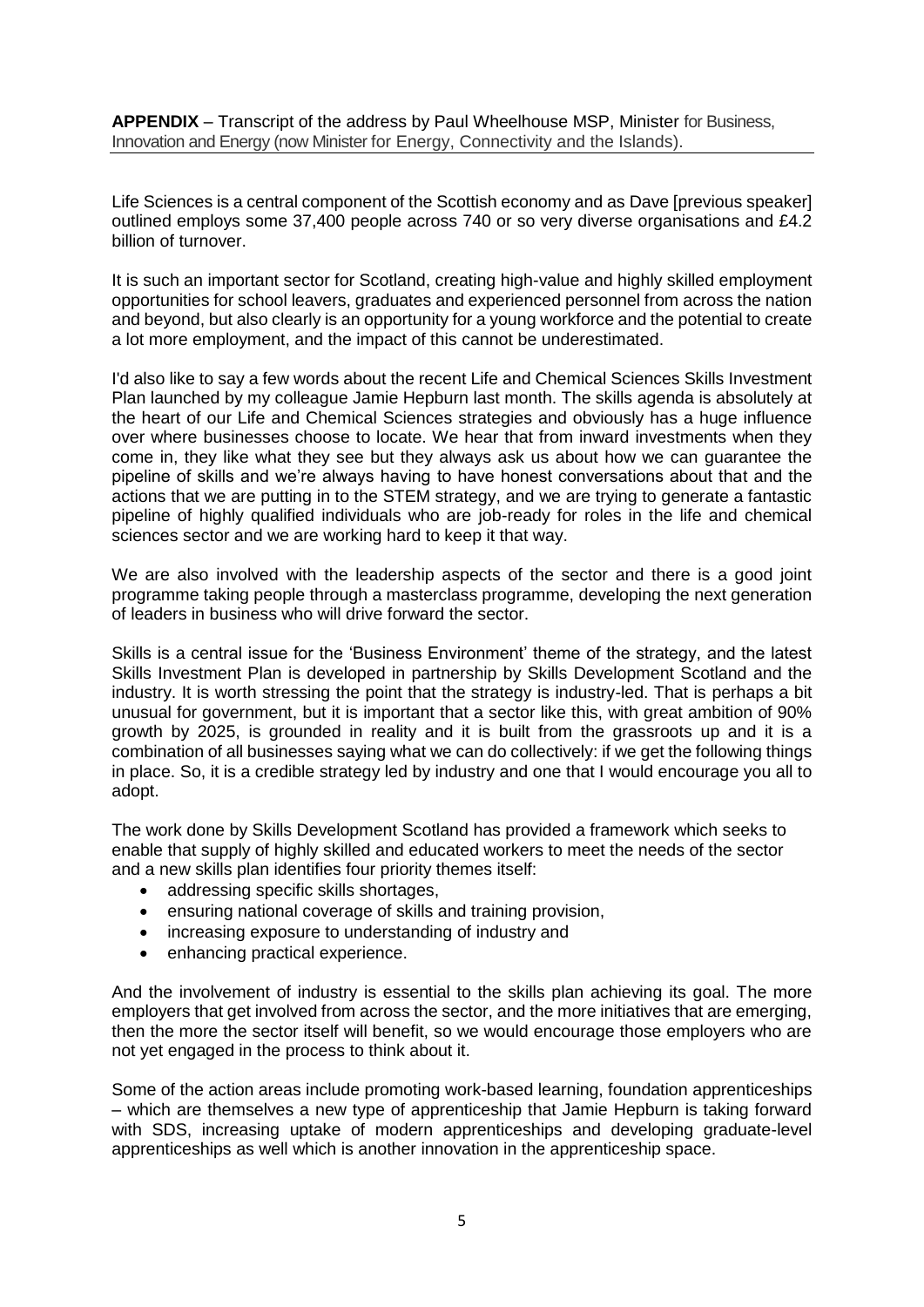And, in addition, the student intake on specific courses relevant to the sector will be addressed, enhanced provision of CPD and new models of learning such as online and distance learning are also being developed for the sector.

Work placements for undergraduates will also be increased and enhanced supplementary practical courses will be developed and more industry-led classes focusing on graduate employability will be available going forward that have been in the past.

The strategy was launched at the life sciences company Charles River based just outside Edinburgh in East Lothian, and Charles River is a major employer in the region with over 1000 people working at its sites and it's a good example of an extremely diverse workforce, noticeably offering lots of opportunities for young people. The company has been particularly proactive in this area and have tailored pharmaceutical degree level qualifications in conjunction with their local university. And this approach embraces the young workforce and, by working directly with universities, provides opportunities for young people to study and to gain that crucial work experience which we believe is a real win-win for the employer and for employees alike.

As Dave alluded to, the collaborative approach across the sector is what's keeping us on target to realise our ambitious plans for increasing life sciences' contribution to the Scottish economy to £8 billion by 2025 and together with David Tudor, who is an excellent co-chair, I have been fortunate to be co-chair of the Life Sciences Scotland Industry Leadership Group for the last two years. It's been great to have been able to see the industry, how it has been shaped and driven by some of Scotland's leading life sciences business leaders including Dave Scott who I pay tribute to as a very positive member of that Group, contributing a lot of time and effort to getting the strategy up and running. And we were working closely, with industry, to meet these ambitious goals and the Scottish Government, for our part, is committed to picking up Dave's challenge to government to show that we are committed to developing the right policies in response to the needs of the sector.

So, the input of industry in shaping the strategy is crucial and we are grateful to the commitment of the members of the ILG for the passion they show in taking this forward, and we are very aware of the value of the input of the industry as stakeholders to further developing that and without them none of our targets and ambitions would be realised.

Recognising that the Scottish life sciences sector is truly innovative, it goes without saying that the priorities that we have set build upon Scotland's reputation as a nation of innovators. The Government has a role to play here and one of the main ways that we can create an environment that helps to foster innovation is to provide some financial assistance and support to research. R&D funding and support for R&D grants from the enterprise agencies now total £45 million over the next three years which is in itself is a 70% increase in the amount of funding that is available.

In recent months it has been really pleasing to see some uptake of R&D grants by a number of companies investing in R&D across a number of projects so that at the beginning of May 1 Minister announced £1.9 million of R&D funding for Synpromics Ltd, based in Roslin, to expand its programme of cell and gene therapies picking up one of the themes that Dave picked out. I visited Touch Bionics myself last month in Livingston to announce an R&D grant of £1.3 million in addition to substantial investment from the Icelandic parent company. R&D grants can lever more investment from the company owners as well, which shouldn't be forgotten. And I had the pleasure of opening the BioReliance laboratory in Glasgow with investment from Merck, a real testament to the Scottish workforce, where the company is hoping to reach around 400 staff by the end of the year. It is an expansion project.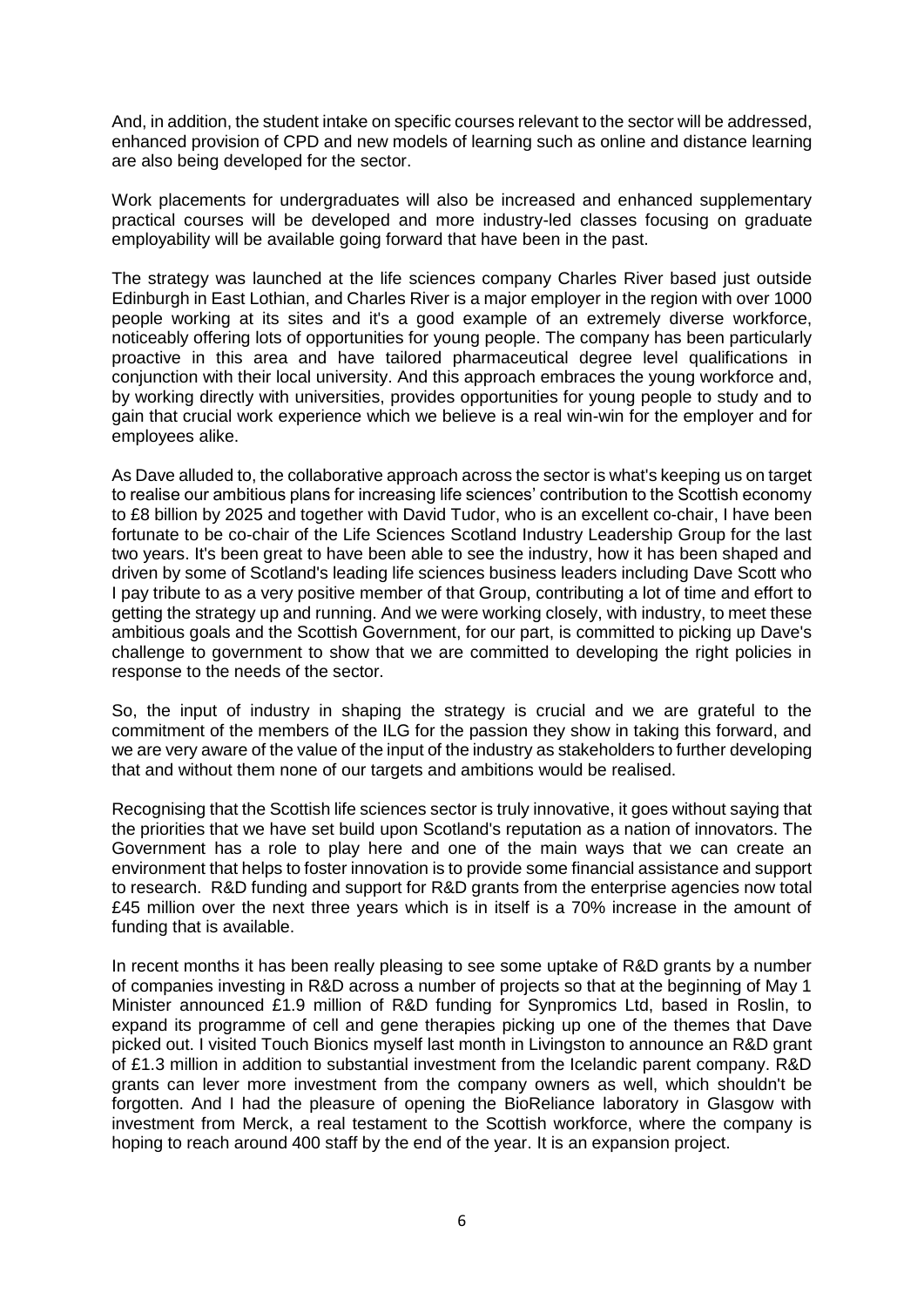We want more good news stories like this as we strive to realise the ambitions and to ensure the sector remains at the forefront of research with ground breaking discoveries in areas such as dementia, precision medicine and cancer treatments to name but three.

And is only by ensuring that we continue to attract world-class researchers and make sure Scotland is the preferred location for companies with a global reach, that we will remain on target to reach £8 billion 2025. What are we doing to help with this? The commitments that were made in the Programme for Government and in the Trade and Investment Strategy, where we have committed to increase Scottish Development International's presence in Europe: establishing a board of trade, trade envoys and the placing of strategic innovation investment hubs in strategic locations such as Berlin and Paris which are two of the most recent announcements. In doing this, Scotland is taking action to safeguard its global position and we have undertaken to double the number of staff across Europe working through SDI to help us to cement that.

And to finish up with some good news, a major win for Scotland, as Dave alluded to. Last week we saw the announcement of the new £56 million UK Medicines Manufacturing Innovation Centre and the Scottish Government is putting in the largest component of that, £15 million towards that. It is a world first where the industry-led centre will offer Pharma companies, from start-ups to multinational organisations, a unique service to develop and adopt novel manufacturing techniques and to adapt them into their manufacturing processes.

I'd like to say, not least the Kenny's consideration, that it is critical that we make that to work for the whole of the sector in Scotland. I know there were competing interests from Grangemouth and North Ayrshire, but I can absolutely assure you that the new centre will work for the whole of the sector, not just in the UK, but will be putting particular focus on making sure that it works for the whole of Scotland. And this will not only transform processes and technologies, allowing advanced therapies to be developed and manufactured, the speed of bringing new drugs to market could also improve drastically. I am absolutely delighted that Scotland was successful. I thank Innovate UK for helping support the project and it is a real testament to Scotland's life and chemical sciences sector.

All of this goes a long way to keeping us on track to build the industry's contribution to the economy to £8 billion by 2025.

# **Questions**

*Chair of the life sciences and government affairs group of the ABPI Scotland Martin Coombes: I saw when Dave was presenting that you had one of the pillars the health Informatics capability for NHS in Scotland and we're going to be hearing a little bit about that later. I wanted to take the opportunity to ask how we can unlock that opportunity, to get that step change in the availability and accessibility to that data, so that the life sciences sector, and Pharma perhaps particularly, can make use of it and invest more into real-world data and research, commercial outcome-based approaches, and, given that the NHS side of the budget is strapped, whether the enterprise side of the budget can support making that step change?*

*Minister*: One of the things that I should stress is that the Minister for Public Health Aileen Campbell, who's just been promoted to the Cabinet, her post also attends the Industry Leadership Group and there has been considerable effort in recent times to focus on procurement issues in the NHS and how to develop partnerships between the NHS and industry. Obviously there is a discussion going on about the Single National Formulary at the moment which is looking at how we work to support innovation in the health sector and one area that I know where the First Minister herself, having sat through a meeting with her, with a major Pharma company coming into meet with the government, is that a significant strength that we have is the ability to have this deep database of patient records which is a phenomenal asset if used appropriately and sensitively. But it's also the engagement with the NHS that is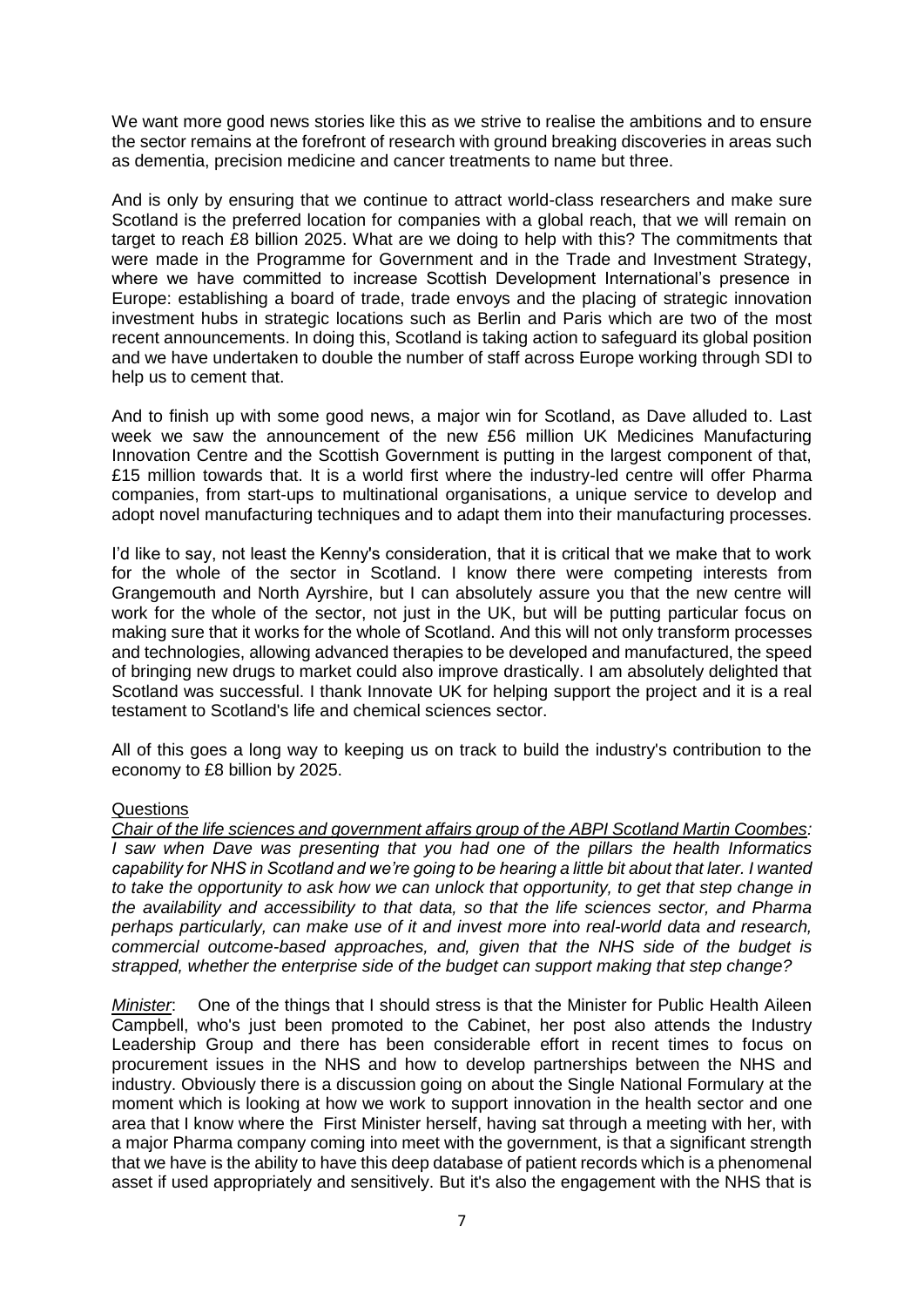very well-established and she was expressing her desire to continue to work on how we can make the most of that in an appropriate way that helps to support the life sciences industry. So, it is one that is very much on agenda. We have obviously have an innovation centre which is focused on digital health which covers a number of aspects and one of the areas that it is looking at is our Datalab which looks at the analytics and informatics sector with digital health, and with the work with the NHS procurement team. I think we have quite a good ecosystem of supporting the use of NHS data to support therapeutic developments and it is a real asset that we got on our side in Scotland.

### *Greg Stevenson, National programme manager for Roche Products*

We are in the interesting position of being one of those investors from a multinational perspective that invests with Scottish companies for our research work and that is around about 2 .5 times what we sell in Scotland and about a third of what we invest across all of the UK comes to Scotland. How should we engage with the system around that, because largely we are invisible: we are just seen as a vendor of expensive stuff rather than working with various partners in the life sciences sector in Scotland?

*Minister*: What I certainly recognise is that we want to have visibility of all the important parts of the ecosystem of the life sciences sector and as Dave is alluding to, the best way to improve visibility is to engage with Life Sciences Scotland and to work with our appropriate work stream and to improve the understanding of your place in system, and how different policy decisions are impacting on you so that we can get the policy framework right for all aspects of the sector. Obviously, you're here tonight, which I would certainly encourage you to work with the Cross Party Group which is of great benefit to all MSPs from across the Chamber that they understand all the different components of the system and where there are initiatives where the parliament, or indeed by applying pressure to the government, can make to help you. Obviously, I will know by the end of tomorrow whether I am still in this position. I am keen to engage so if there are any issues that you want to raise through the ILG, then we will touch base with you either myself or my successor but we are keen to make sure that we are listening to all parts of the sector and doing all we can to support you. So, it's an open door and a willingness on behalf of ministers to meet all parts the industry and to ensure we are listening to you and we're reflecting what you are asking us to do.

#### *George Davidson, Government Affairs GSK: It all sounds very positive but what do you see from your perspective is the biggest threat out there to not achieving the ambition?*

*Minister*: I think probably it's the uncertainty surrounding Brexit; clearly around the EMA engagement with the EMA – whether or not will have associate membership which is what's being proposed by the UK Government. Obviously, we need clarity about that. I appreciate that is putting real pressure on businesses at the moment who are having to make real decisions right now about where they locate production. We saw some stats from Dave in his presentation that over 50% of the testing happening in Scotland, which is important for patients: batch testing quality assurance. We need to get those practical issues sorted so that we know where we stand. That's not me making a party political point. It is just a practical issue that we have to get sorted. We need clarity, hopefully we will get that clarity. I think we have got the talent in Scotland and the leadership and the industry is developing new leaders and I have every confidence that we have the strength in the management team in Scotland. Those, for instance, working in aspects around finance, particularly for smaller companies and the Scottish National Investment Bank could play a really important role in technology-driven start-ups going forward.

And the other issue is not just the National Formulary, it's also how we get Meditech into the NHS. How do work on the procurement process? It's something that the committees of the Parliament take a real interest in, something that government takes an interest in. We obviously have to protect patients' interests at all times but I do think we could do more to get